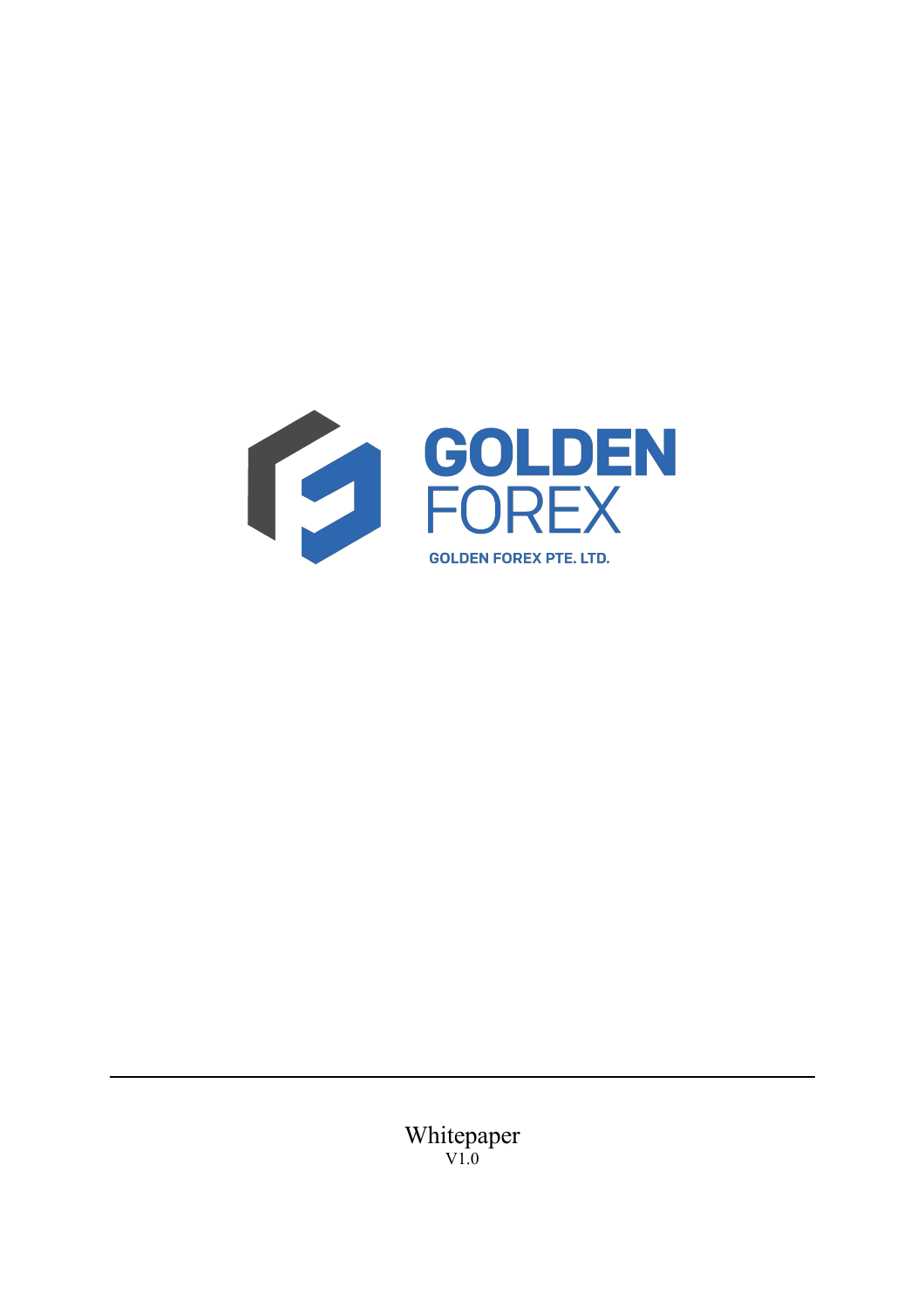| Introduction                              | 3              |
|-------------------------------------------|----------------|
| <b>Golden Forex</b>                       | 3              |
| Robust technical architecture             |                |
| AI BOT Trading                            | $\frac{3}{3}$  |
| Secure platform                           |                |
| Market Liquidity                          |                |
| Internationalization and Language support | $\overline{4}$ |
| <b>Golden Forex Exchange</b>              | 5              |
| Platform rollout                          |                |
| Coin                                      | $\frac{5}{5}$  |
| Device supports                           |                |
| Revenue model                             | 6              |
| <b>Golden Forex Coin (GFX)</b>            | 6              |
| Quota                                     | 6              |
| Fund Usage                                | 7              |
| Leveraging GFX                            | 7              |
| <b>Compensation Plan- Trading Rewards</b> | 8              |
| <b>Retroactive Mining Rewards</b>         | 8              |
| <b>Trading Rewards</b>                    | 8              |
| <b>Potential Risks</b>                    | 9              |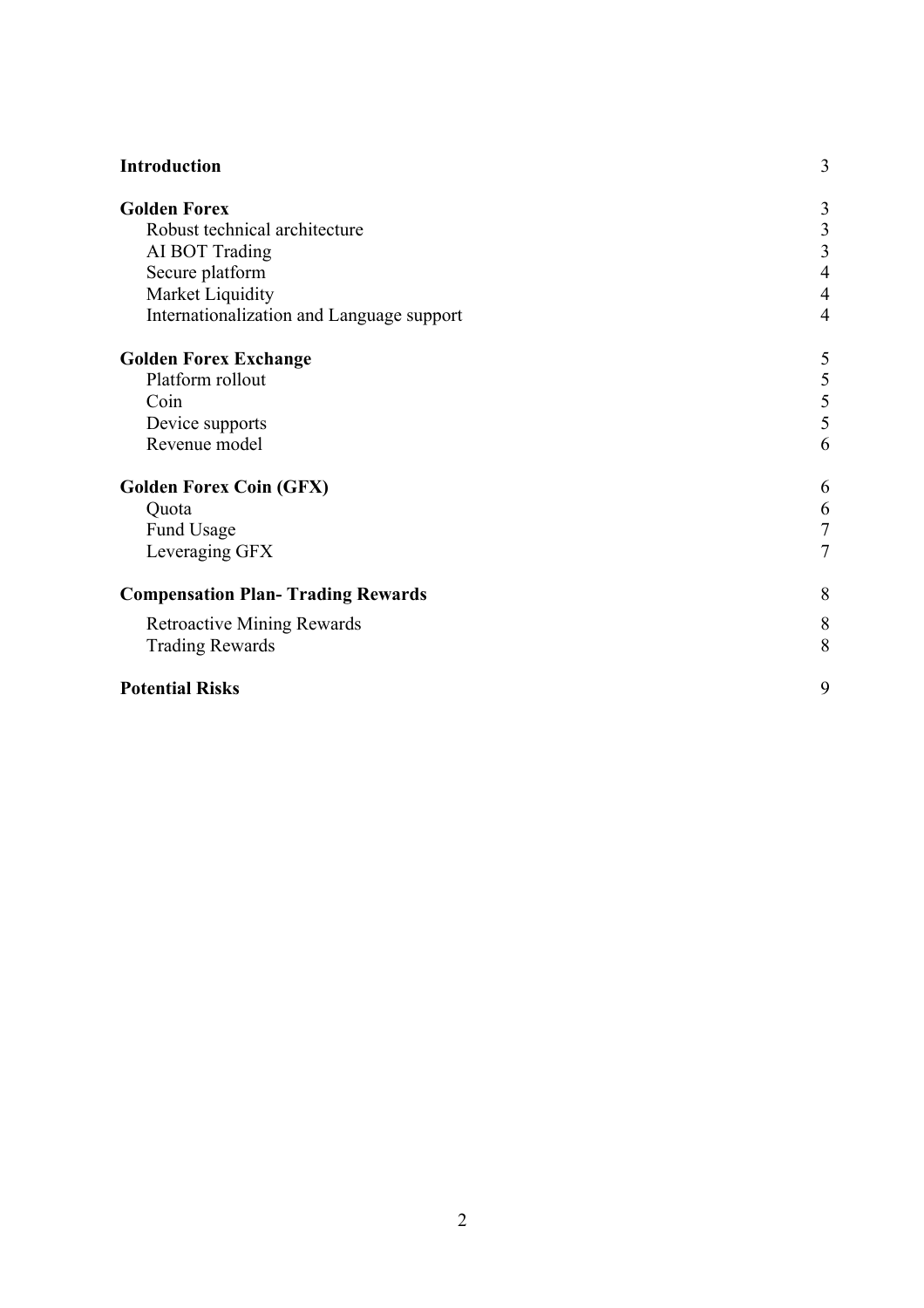# **Introduction**

Golden Forex is different from conventional cryptocurrency exchanges, and it has unique features.

Based on blockchain security technology (BST) and information and communication technology (ICT), it is equipped with artificial intelligence technology (AI) and automatic trading system (AI trading) to provide a safer and more convenient platform for FX margin trading industry. It also serves as a pure cryptocurrency exchange.

We present a new paradigm of cryptocurrency trading and FX trading through an independent AI program developed through years of research by forming a consortium of various IT global companies and experts.

# **Golden Forex**

#### **Robust technical architecture**

Most notable thing from us is its robust technical architecture.

The system of an exchange must be engineered with security, efficiency, speed, and scalability in mind from the outset of the system deployment. However, many exchanges have been built and being operated by mostly technicians with no experience in finance or operation of exchange. Therefore, they choose the simplest method to get the system up and running, but often cannot handle the increased load as traffic increases. We sacrificed the speed of our initial development, to build a financial system from a long-term and successful perspective based on decades of experience, and now maintain a world-class exchange system.

#### **AI BOT Trading**

Artificial Intelligence (AI) trading system of Golden Forex, developed based on blockchain technology and information and communication technology (ICT), is equipped with an automatic trading function in preparation for various variables that may occur during FX margin trading. This provides an ideal solution for traders and general users to be free from various risks in manual trading.

#### **The functional scope of AI BOT**

- Real-time chart reading
- Various auxiliary indicator data
- Integrated indicator
- **•** Trading HTS
- $\bullet$  Hedge Program
- AI trading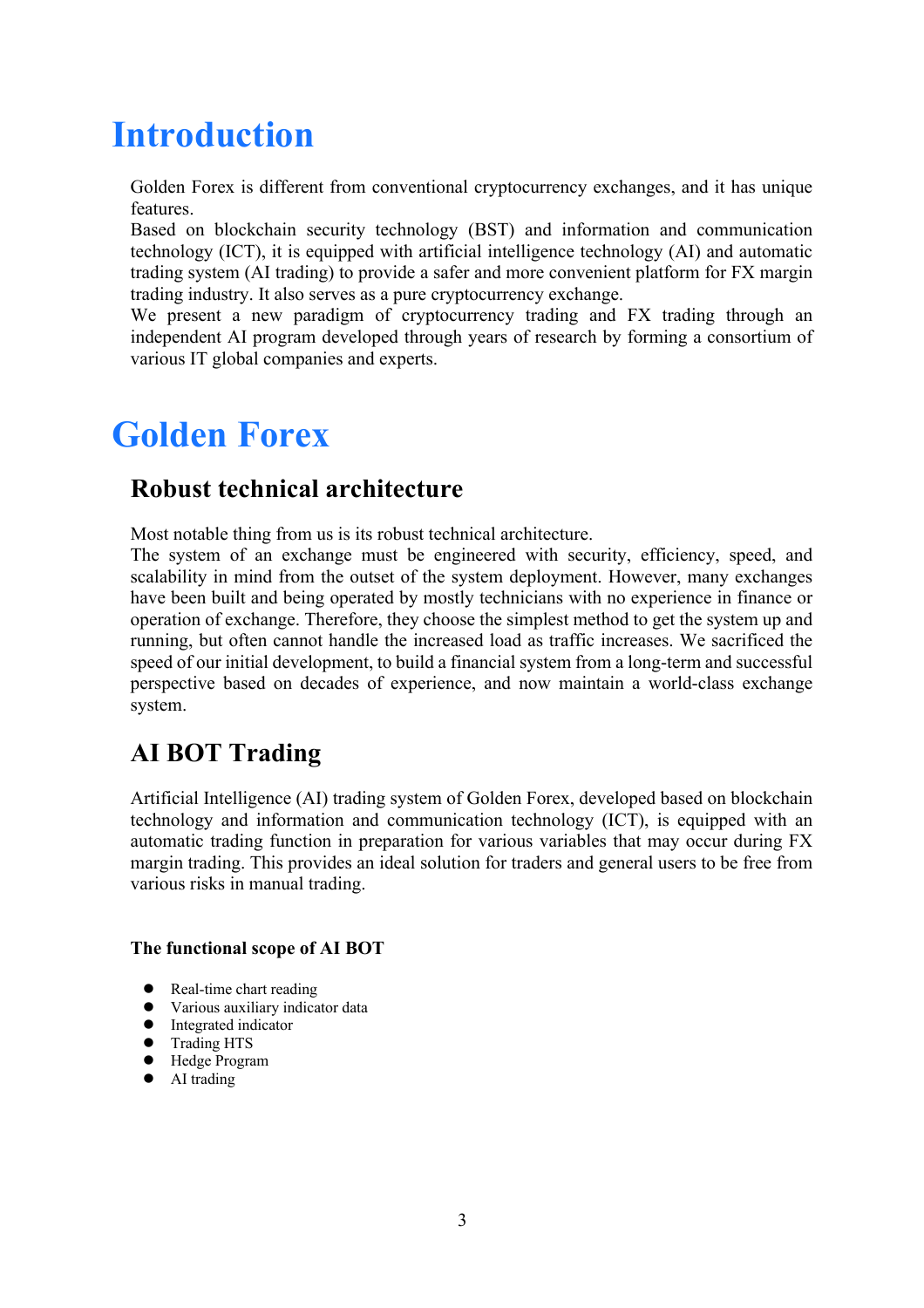#### **Secure Platform**

Many cryptocurrency exchanges have been down due to hacking<sup>1</sup>.

Golden Forex is built to the highest level of security and undergoes regular audits and intrusion tests. In addition, we have many years of experience building financial systems in line with the highest security standards, and are striving for security by considering it as the most important factor among all financial systems.

### **Market Liquidity**

Market liquidity is the vitality of an exchange. However, general cryptocurrency exchanges often do not provide adequate liquidity. In this case, professional traders and general users will be significantly affected.

Golden Forex Team has been striving for mutual growth with related industries based on its long years of experience in the financial industry and crypto industry and has accumulated a large-scale partner network in these fields. These partners will play a key role in bootstrapping the exchange.

#### **Internationalization and Language Support**

Blockchain has no borders. However, most exchanges focus only on one country. Our international multilingual team has extensive practical experiences in North America and Europe as well as in Asia and can support the global market smoothly.

All user interfaces support English, Korean, Chinese, and Japanese (the first release is in English only). More languages will be supported over time.

<sup>1.</sup> <sup>1</sup> https://bitcointalk.org/index.php?topic=576337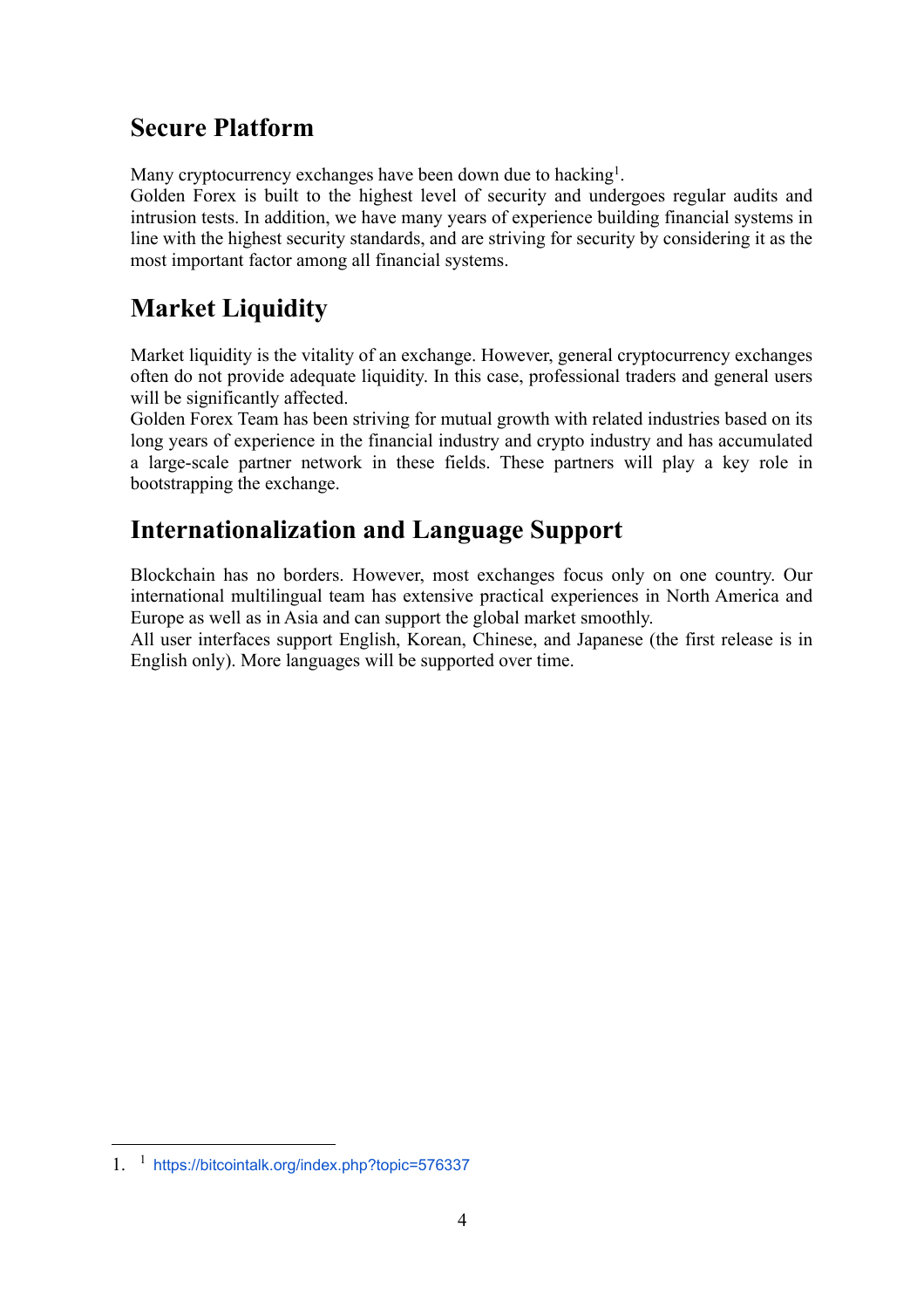# **Golden Forex Exchange**

### **Platform rollout**

We will release the platforms in the following order.

- **•** Margin Transaction
- Spot Trading
- Futures trading
- **•** Instant exchange
- $\bullet$  Decentralized exchange
- $\bullet$  Others

### **Coin**

Golden Forex will support two-way trading of various coins over time and will generally only deal with coins with strong reliability, user base, and liquidity.

Golden Forex will issue the following coin.

 $\bullet$  GFX Coin (GFX)

# **Device Supports**

We will offer our customers cross-platform devices in the following order:

- $\bullet$  Web-based transaction client
- 
- Mobile HTML5 Client<br>• PC(windows) base Clie PC(windows) base Client
- Android base Client<br>• iOS base Client
- iOS base Client
- $\bullet$  Other APIs

### **Revenue Model**

The revenue of Golden Forex will be generated from the following items.

| <b>Item</b>           | <b>Content</b>                                                                       |
|-----------------------|--------------------------------------------------------------------------------------|
| Currency exchange fee | A fixed fee is charged per transaction.                                              |
| Withdrawal fee        | A small fee will be charged upon withdrawal.                                         |
| Margin Fee            | When a margin is exchanged, a fee or interest is charged<br>depending on the amount. |
| AI BOT Fee            | Fees will be charged for various services using AI BOT.                              |
| other fees            | We can charge a fee for automated algorithmic services or various<br>other services. |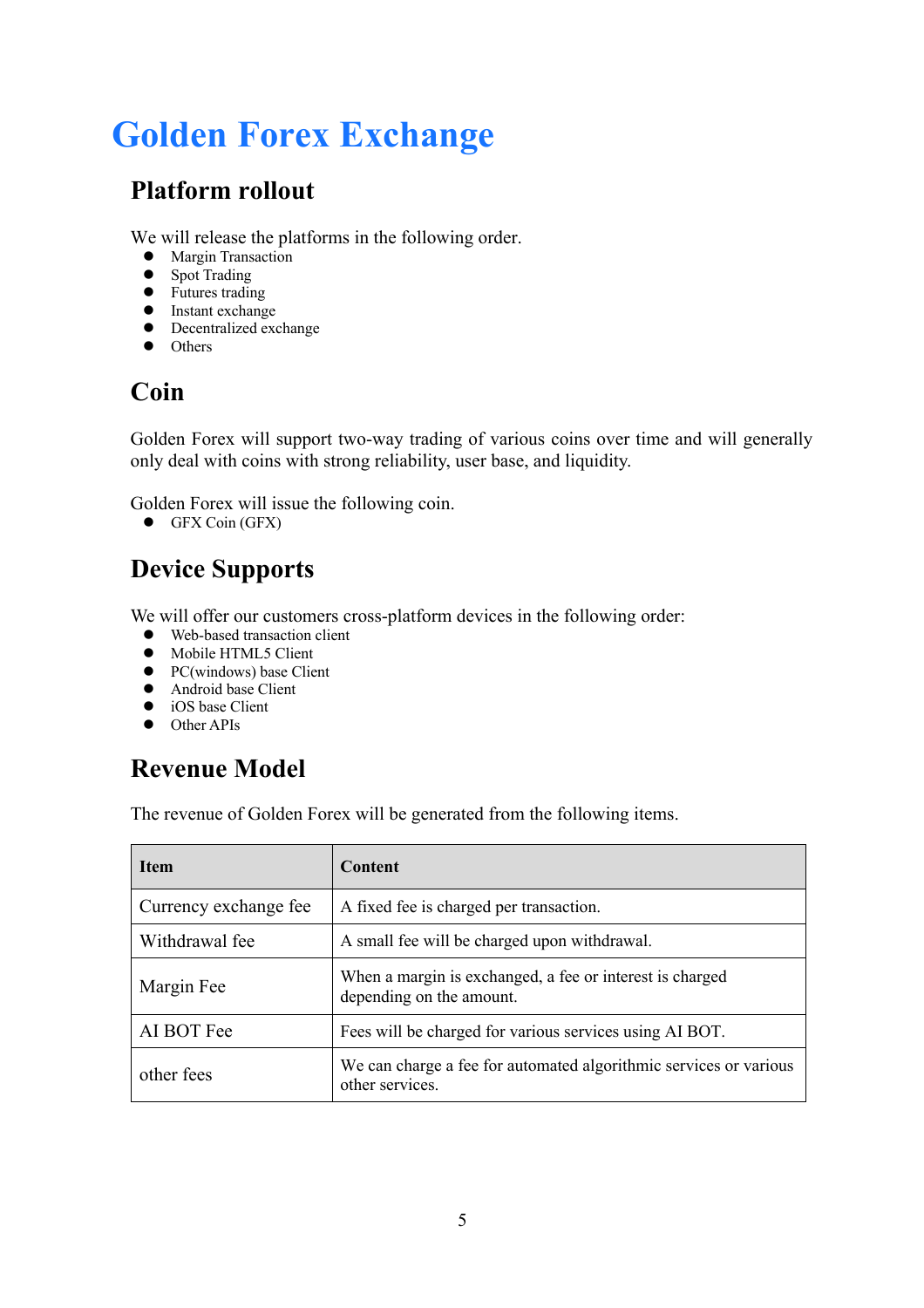# **Golden Forex coin (GFX)**

We will issue a token coin called Golden Forex.

The official notation for trading is 'GFX', which is the main trading coin of Golden Forex. GFX serves as a means of payment for various fees generated on the Golden Forex platform and enables a strong ecosystem related to governance, compensation and staking as a Layer 2 coin. By default, GFX runs on the Ethereum blockchain with ERC 20.

# **Quota**

We will issue a total of 38 million GFX tokens with strict limits as follows, with no possibility of increasing.

| $\frac{0}{0}$ | <b>Quantity (GFX)</b> | Content                                    |
|---------------|-----------------------|--------------------------------------------|
| 50%           | 19,000,000            | VCs, institutions, general investors, etc. |
| 50%           | 19,000,000            | Golden Forex                               |

### **Fund Usage**

| $\frac{0}{0}$ | <b>Quantity (GFX)</b> | Content                                                                                                                                                                |
|---------------|-----------------------|------------------------------------------------------------------------------------------------------------------------------------------------------------------------|
| 30%           | 11,400,000            | It will be used to build Golden Forex platform, recruit a<br>team, and perform system upgrades, including training and<br>development budgets.                         |
| 30%           | 11,400,000            | It will be used for Golden Forex brand and marketing, such<br>as continuous promotion and education of Golden Forex, and<br>blockchain innovation in industrial media. |
| 30%           | 11,400,000            | It will be used as a fund to create an ecosystem and secure<br>market liquidity.                                                                                       |
| 10%           | 3,800,000             | It will be used as a reserve fund in case of an emergency.                                                                                                             |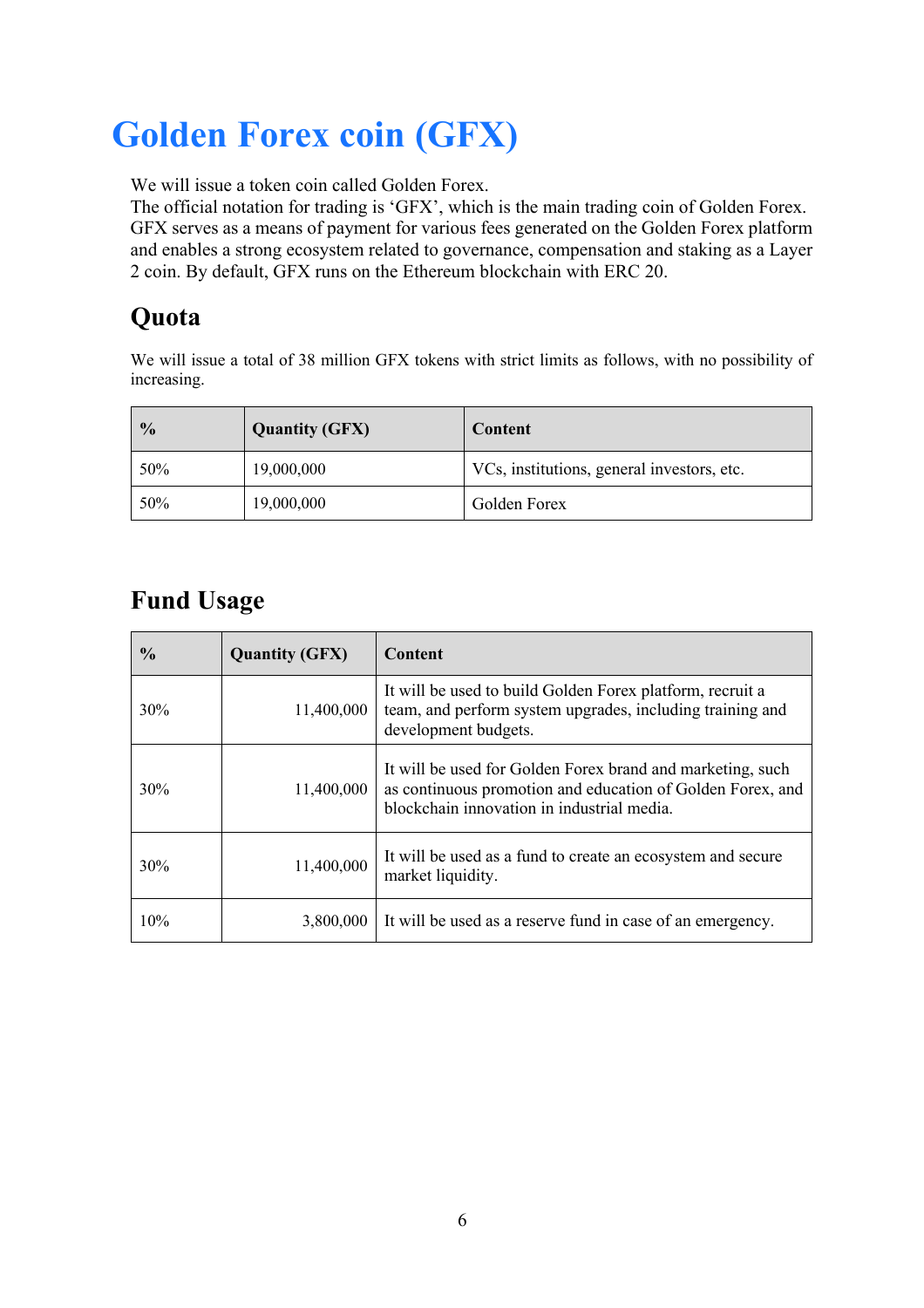### **Leveraging GFX**

You may use GFX to pay a variety of fees, including but not limited to.

- Currency exchange fee
- Withdrawal fee
- Margin fee
- AI BOT usage fee
- $\bullet$  Listing fee
- $\bullet$  Others

If you pay fees with GFX, you can get significant discounts.

| Year                 | 1 <sup>st</sup> Year | 2 <sup>nd</sup> Year | 3rd Year | 4 <sup>th</sup> Year | 5 <sup>th</sup> Year |
|----------------------|----------------------|----------------------|----------|----------------------|----------------------|
| <b>Discount Rate</b> | 50%                  | 25%                  | 12.5%    | 6.75%                | No Discount          |

# **Compensation Plan - Trading Rewards**

Golden Forex acts as a trading mining exchange.

You can be rewarded with GFX, which is a layer 2 based coin issued by Golden Forex.

#### **Retroactive Mining Reward**

It rewards past GFX users with retroactive rewards based on past usage.

It is distributed to past users of the GFX Protocol who have completed certain transaction milestones of the Protocol, except for users located in jurisdictions where GFX is not permitted, including the United States. To claim the acquired tokens, users must trade on the Layer 2 protocol of GFX and achieve their respective billing milestones.

All historical volumes of the GFX Layer 2 protocol are included in the user's claim milestone. Since Golden Forex cannot see individual ongoing trading volume, you must access via web or application to see the progress toward billing milestones.

Users can reach claims milestones until the end of the epoch. Any unearned rewards will be forfeited and automatically distributed to the community treasury. GFX tokens rewarded through retroactive mining rewards are permanently claimable and transferable once the initial transfer restrictions are lifted.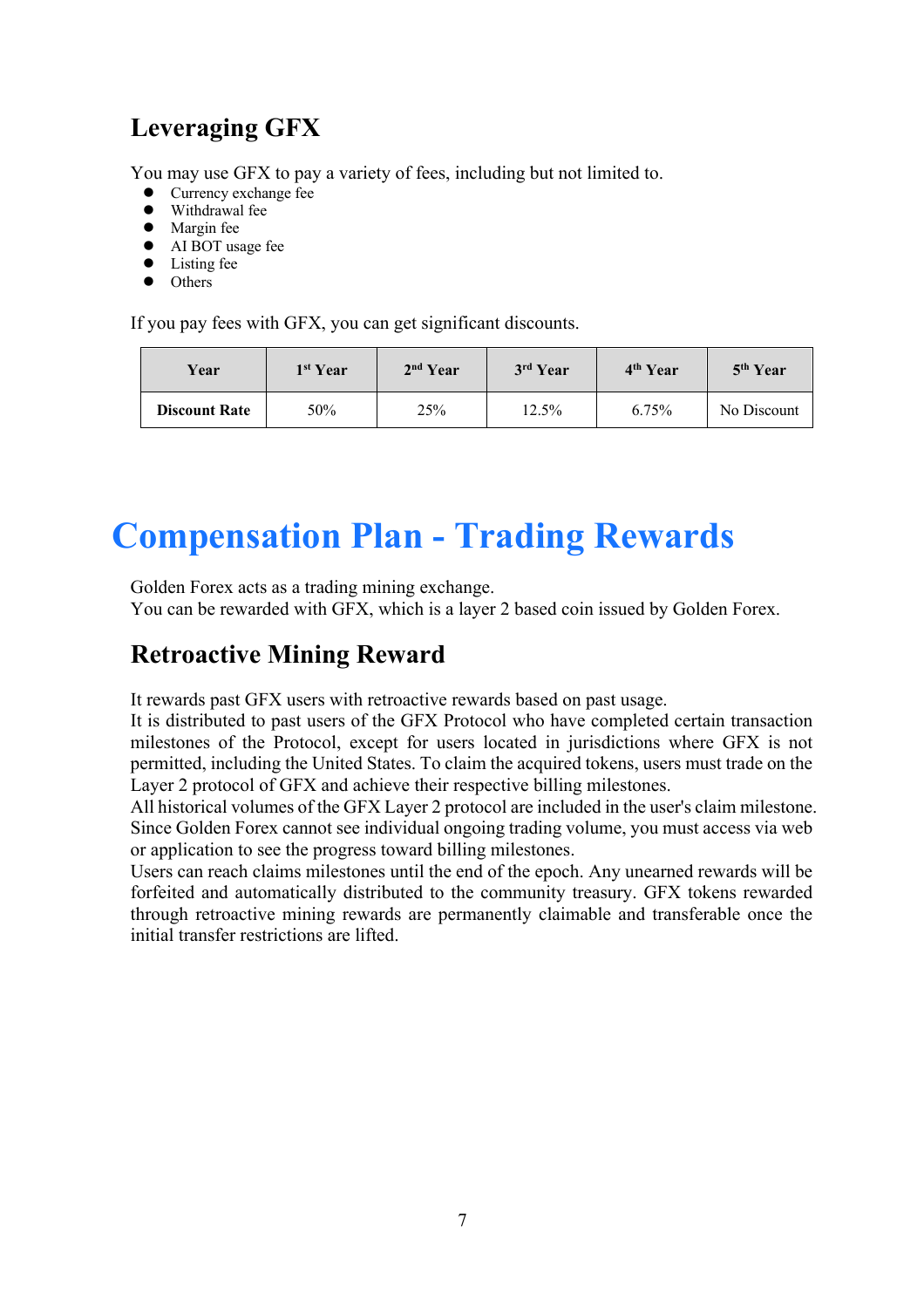#### **Trading Reward**

GFX is distributed among users who trade the GFX Layer 2 protocol based on a combination of fees paid and open interest. The Cobb-Douglas function is used to calculate the amount of GFX paid out to each trader during each epoch.

$$
w = f^{\alpha} \times d^{1-\alpha}
$$

$$
r=R\times \frac{w}{\sum\limits_n w_n} \ \ , n=1,2...k
$$

| <b>Symbol</b> | <b>Definition</b>                                                                                                |
|---------------|------------------------------------------------------------------------------------------------------------------|
| r             | Rewards for specific traders                                                                                     |
| R             | Total reward to be split among all traders in the epoch pool                                                     |
| f             | Total fees paid by traders                                                                                       |
| W             | personal trader score                                                                                            |
| $\sum w_n$    | Sum of all traders' scores                                                                                       |
| d             | Average open interest of traders across all markets (measured every minute)                                      |
| $\mathbf k$   | Total number of traders                                                                                          |
| $\alpha$      | A constant in the range that determines the weight of the fee and open interest<br>(initial value $\alpha$ =0.7) |

GFX token holders will have to wait 7 days after the end of the epoch to claim their tokens. Once the tokens are claimed, you can use them for GFX governance. Alternatively, GFX tokens acquired through trading rewards can be transferred at the end of each epoch.